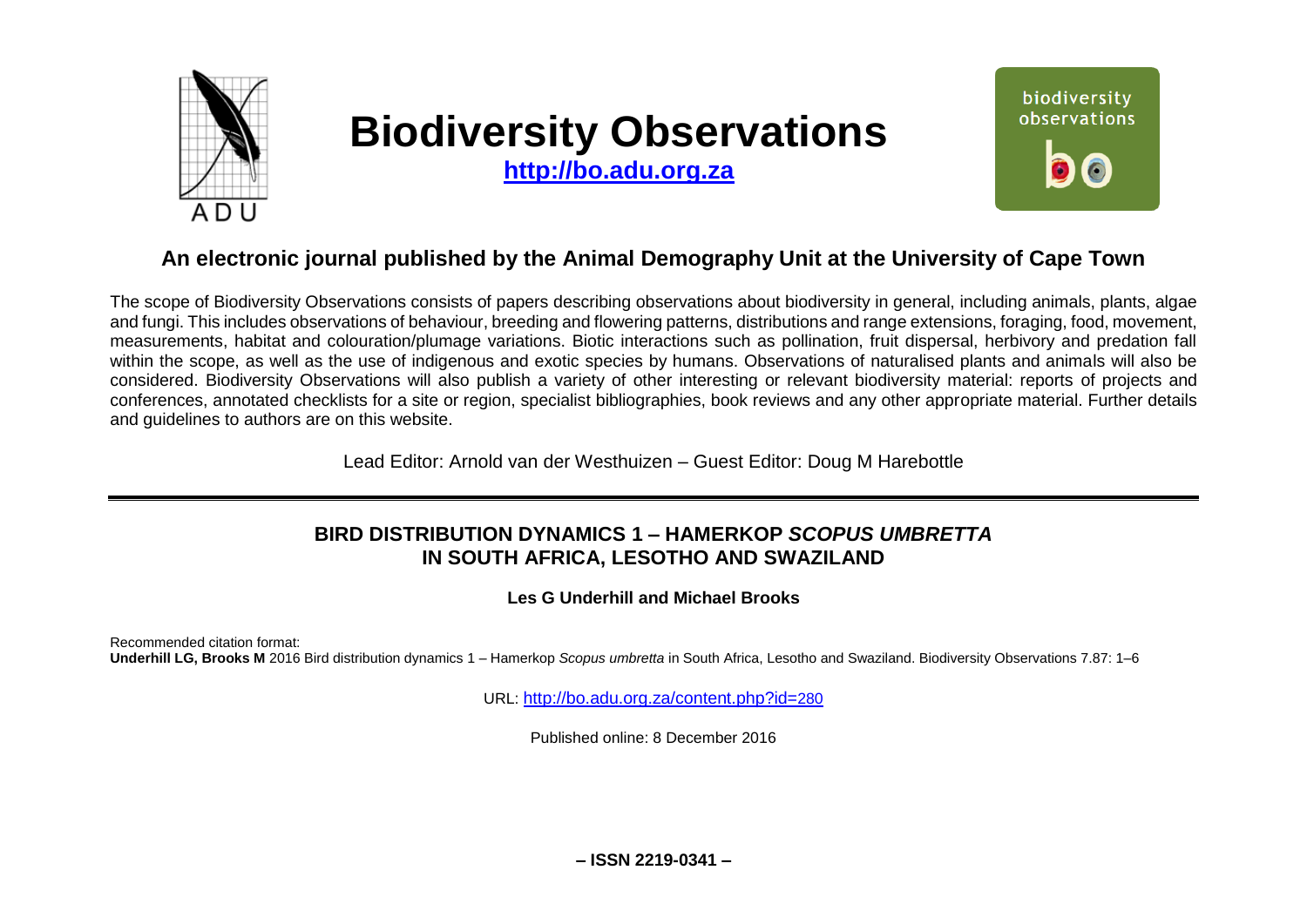## **BIRD DISTRIBUTION DYNAMICS**

## **BIRD DISTRIBUTION DYNAMICS 1 – HAMERKOP**  *SCOPUS UMBRETTA* **IN SOUTH AFRICA, LESOTHO AND SWAZILAND**

*Les G Underhill and Michael Brooks*

Animal Demography Unit, Department of Biological Sciences, University of Cape Town, Rondebosch, 7701 South Africa

### **Introduction**

This is the first in a new series of papers in *Biodiversity Observations*. We will report on the ranges of bird species as revealed by the Second Southern African Bird Atlas Project (SABAP2) and how their ranges have changed since the first bird atlas (SABAP1) about two decades apart. The objective is to provide a citeable record of these new distribution maps. Previously, this information was presented as news items on the SABAP2 website [\(http://sabap2.adu.org.za\)](http://sabap2.adu.org.za/). However, they were ephemeral there, and not easily tracked down and cited. The ideas and insights which they contained were largely lost.

This new series is also made feasible by the development of new standards for the presentation of pentad-scale distribution maps derived from SABAP2 data, and for the presentation of range-change maps between SABAP1 and SABAP2 (Underhill & Brooks 2016a, b). Although these are, in reality, interim standards, the rules for interpretation of the maps do not need to be explained in each paper.

### **Hamerkop** *Scopus umbretta*

The Hamerkop *Scopus umbretta* is one of the iconic species of Africa (Figure 1). It is the only species in the genus *Scopus*, which in turn is the only genus in the Family Scopidae (del Hoyo et al. 1992). This

means that it is a genetically distinct bird species. Its distribution is limited to sub-saharan Africa, and also Madagascar, and it extends marginally into Asia at the southwestern Arabian Peninsula (del Hoyo et al. 1992).



Responsibility for the conservation of this distinctive species therefore rests with Africa. It

*Figure 1. The Hamerkop is one of the iconic bird species of Africa. Photo by Johan Heyns in BirdPix. Record <http://vmus.adu.org.za/?vm=BirdPix-7715>*

was not listed in any threat category by Taylor et al. (2015) in the South African Red List.

On the pentad scale, the SABAP2 distribution map shows that the Hamerkop is largely restricted to the moister eastern and southern parts of South Africa, Lesotho and Swaziland (Figure 2). By 6 December 2016, it had been recorded 23,386 times in 4,505 pentads. This constitutes 25.9% of all pentads in these countries, and 26.5% of the pentads for which we have data. The distribution is strikingly fragmented, with many isolated records of occurrence (Figure 2). The core of the range lies within the Kruger National Park and adjacent areas in northwestern South Africa. This is where the largest concentration of pentads with reporting rates above the median reporting rate of 20.3% occur, and are shaded dark green, light blue or dark blue. There is another concentration along the fold mountains of the Western Cape, and there is one in the Northern Cape along the Orange River east and west of Upington.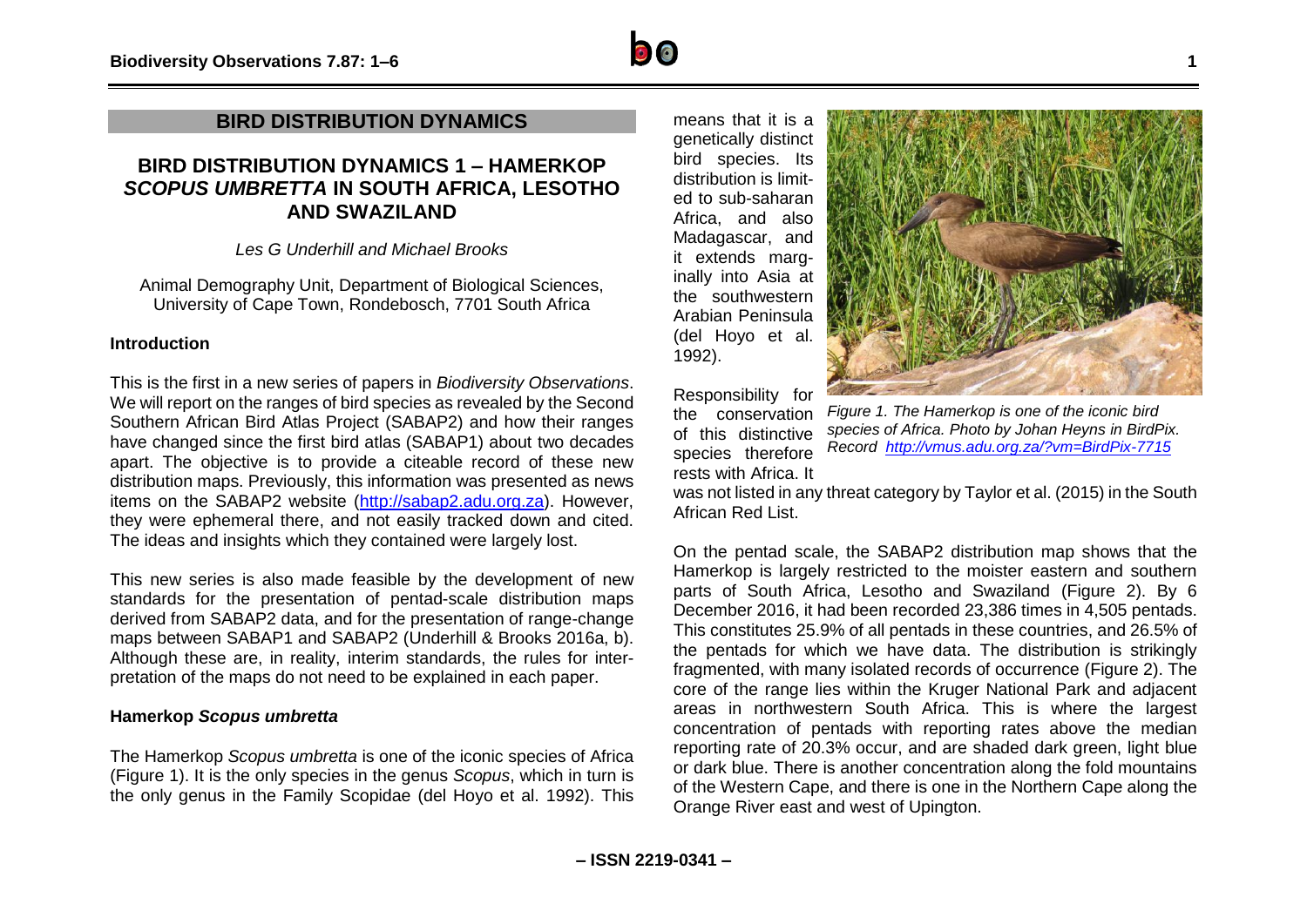

*Figure 2: SABAP2 distribution map for the Hamerkop, downloaded 6 December 2016. The Hamerkop has been recorded in 4,505 pentads in South Africa, Lesotho and Swaziland. The detailed interpretation of this map is provided by Underhill & Brooks (2016a). Pentads with four or more checklists are either shaded white, species not recorded, or in colour, with shades based on reporting rate: yellow 0–7.5%, orange 7.5–12.9%, light green 12.9–20.4%, dark green 20.4–31.5%, light blue 31.5–45.7% and dark blue 45.7–100%. In pentads shaded grey or with white dots, there are one, two or three full protocol checklists, or there are ad hoc lists, or incidental records. In pentads shaded grey, the species was recorded as present; in pentads with white dots the species has not been recorded. If a pentad has four or more checklists, and the species has been recorded on an ad hoc checklist or as an incidental recorded, it is shaded yellow, indicating that the species has a small* 

 $\bullet$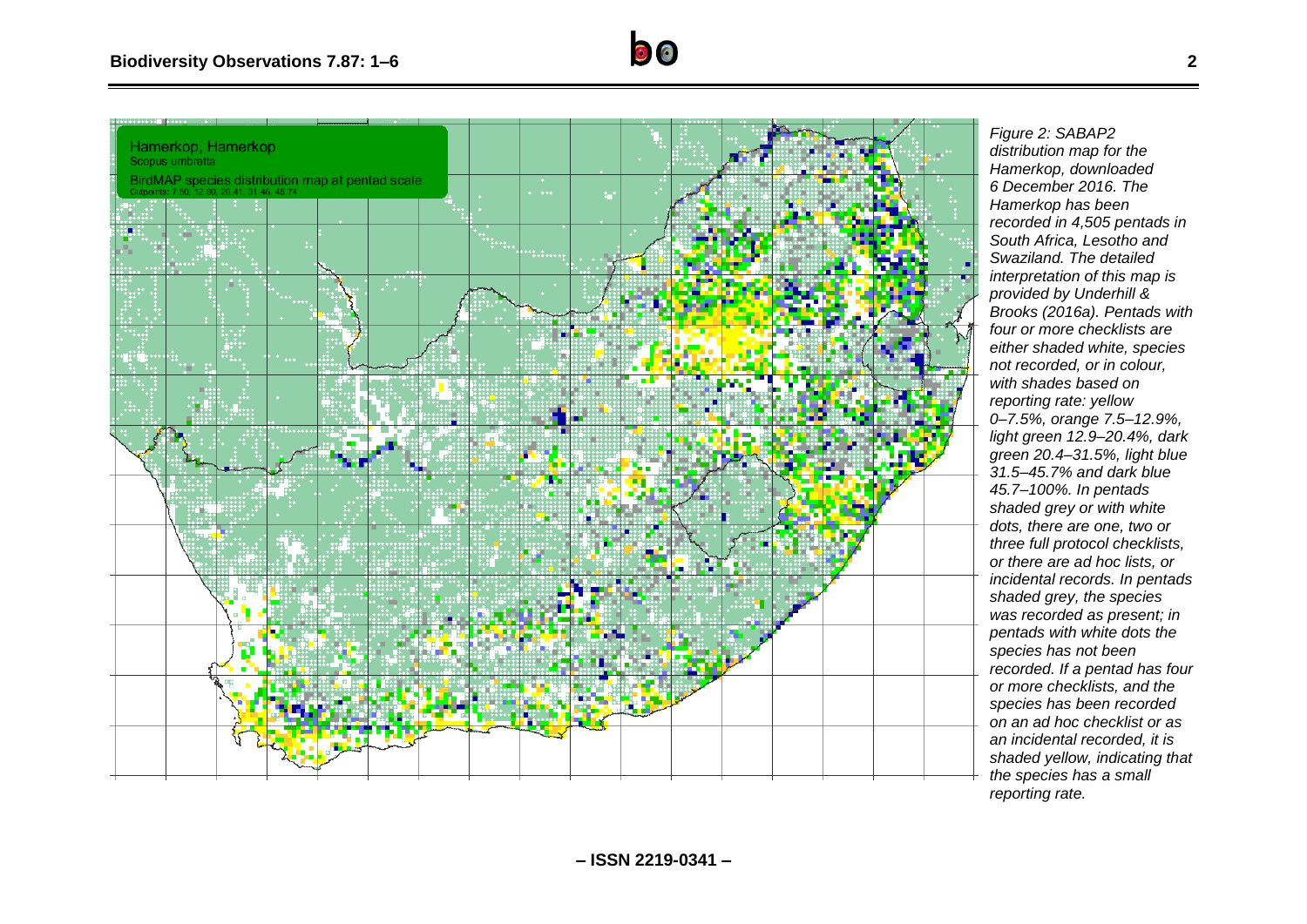*.*



*Figure 3: Range-change map between SABAP1 and SABAP2 for the Hamerkop, downloaded 6 December 2016. Red, orange and yellow represent quarterdegree grid cells with very large, large, and small relative decreases and blue, dark green and light green represent grid cells with very large, large and small relative increases. A count of the number of grid cells in each category is provided in Table 1. Only grid cells with at least four checklists in both SABAP1 and SABAP2 are shown. All these gird cells had Hamerkop recorded in them either in SABAP1 or in SABAP2 or in both. Fuller information on the interpretation of this range-change map is provided in Underhill & Brooks (2016b)*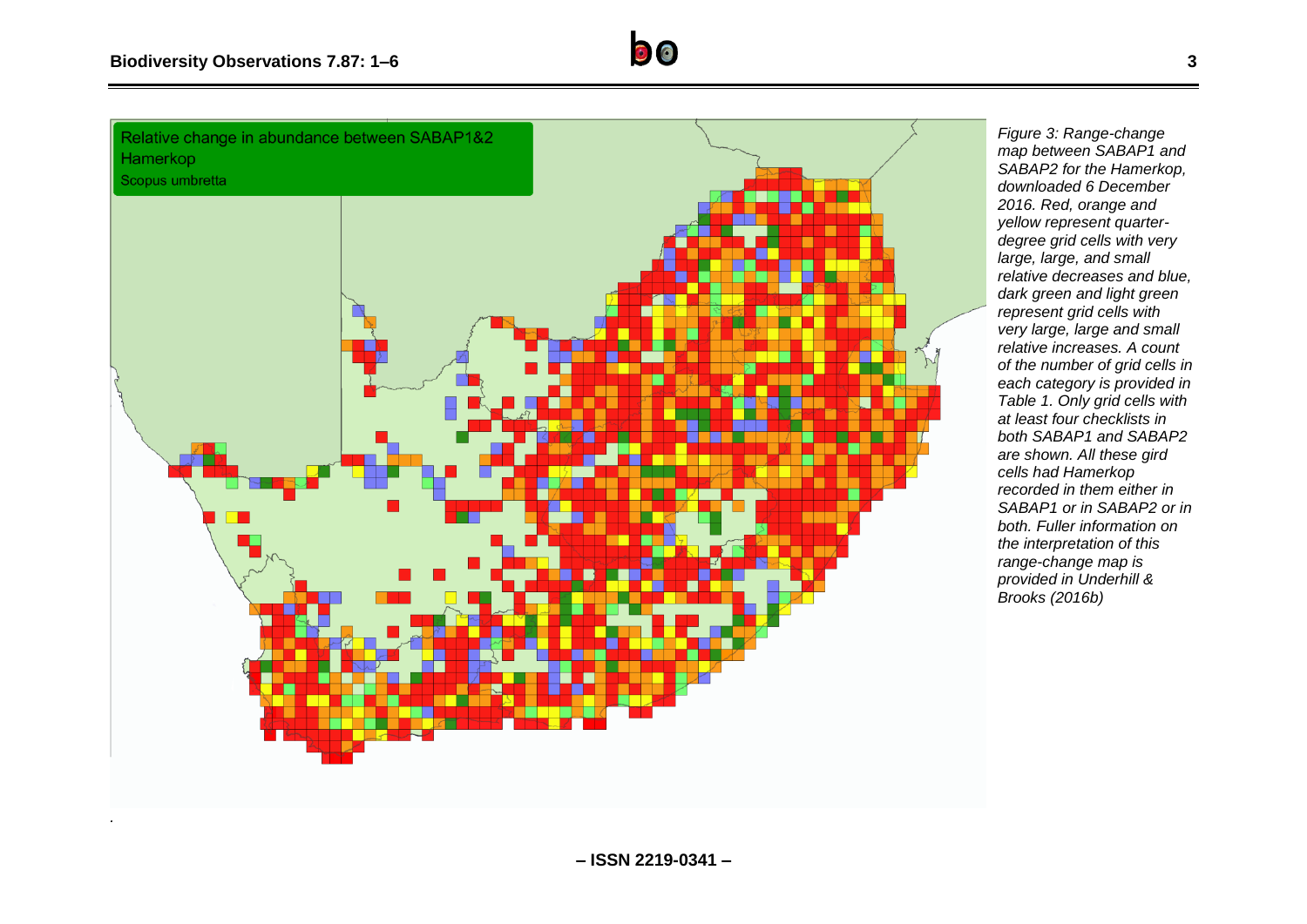

The range change map showing the estimated relative change in abundance of the Hamerkop between SABAP1 and SABAP2 suggests large-scale and widespread decreases (Figure 3). The detailed interpretation of this map is provided by Underhill & Brooks (2016b). In Figure 3, each quarter degree grid cell is shaded into one of six categories representing levels of increase and decrease. The relative increases and decreases are estimated using the Griffioen transformation (Underhill & Brooks 2016b), and involve an assumption that, in pentads where Hamerkops occur, they are randomly distributed across the landscape, ie they are not clustered or in flocks. For the Hamerkop, this seems a fairly reasonable assumption.

Results are shown for only the 1,428 quarter degree grid cells for which there are four or more checklists for both SABAP1 and SABAP2 and in which Hamerkop occurred in either SABAP1 or SABAP2 (Table 1). In other words, grid cells in which Hamerkop did not occur in either project are not included in this analysis.

Of these 1,428 quarter degree grid cells, 683 (48%) are red, and 363 (25%) are orange. This suggests very large (red) or large (orange) decreases in 73% of the quarter degree grid cells in which Hamerkop has been recorded. The numbers of grid cells shaded blue (very large increase) and dark green (large increase) are 113 (8%) and 69 (5%) respectively. The apparent decreases massively outweigh the apparent increases.

Because this analysis uses grid cells with as few as four checklists in either SABAP1 or SABAP2, results are subject to sampling error (Underhill & Brooks 2016b). When the analysis is restricted to grid cells with at least 30 checklists in both SABAP1 and SABAP2, sampling error is considerably smaller, but there are only 611 grid cells which meet this criterion (Table 1). In this restricted analysis, 80% of grid cells show large or very large decreases, and 5% show large or very large decreases.

Overall, the conclusion has to be that the Hamerkop is extremely likely to have experienced a severe decrease in abundance in the twodecade period between SABAP1 and SABAP2. In Underhill & Brooks (2014), the Hamerkop was already listed as the species with the third largest number of quarter degree grid cells in which it was showing a major decrease. The top two species in that analysis were seabirds, and there is no other terrestrial species which has a range-change map which shows decreases in population on this scale.

*Table 1. Range-change summary for the Hamerkop between SABAP1 and SABAP2. Numbers (and percentages) in each colour category of Figure 3, for which there are at least four checklists per quarter degree grid cell in both SABAP1 and SABAP2. Also shown are the same summaries when the analysis is restricted to grid cells with at least 30 checklists for both SABAP1 and SABAP2.*

| <b>Status</b>                      | <b>Four checklists for</b><br>SABAP1 and 2 |     | <b>30 checklists for</b><br>SABAP1 and 2 |                |
|------------------------------------|--------------------------------------------|-----|------------------------------------------|----------------|
|                                    | <b>Count</b>                               | %   | Count                                    | %              |
| Red (very large)<br>decrease)      | 683                                        | 48  | 297                                      | 49             |
| Orange (large<br>decrease)         | 363                                        | 25  | 188                                      | 31             |
| Yellow (small<br>decrease)         | 127                                        | 9   | 66                                       | 11             |
| Light green<br>(small<br>increase) | 73                                         | 5   | 30                                       | 5              |
| Dark green<br>(large increase)     | 69                                         | 5   | 19                                       | 3              |
| Blue (very<br>large increase)      | 113                                        | 8   | 11                                       | $\overline{2}$ |
| <b>Totals</b>                      | 1,428                                      | 100 | 611                                      | 100            |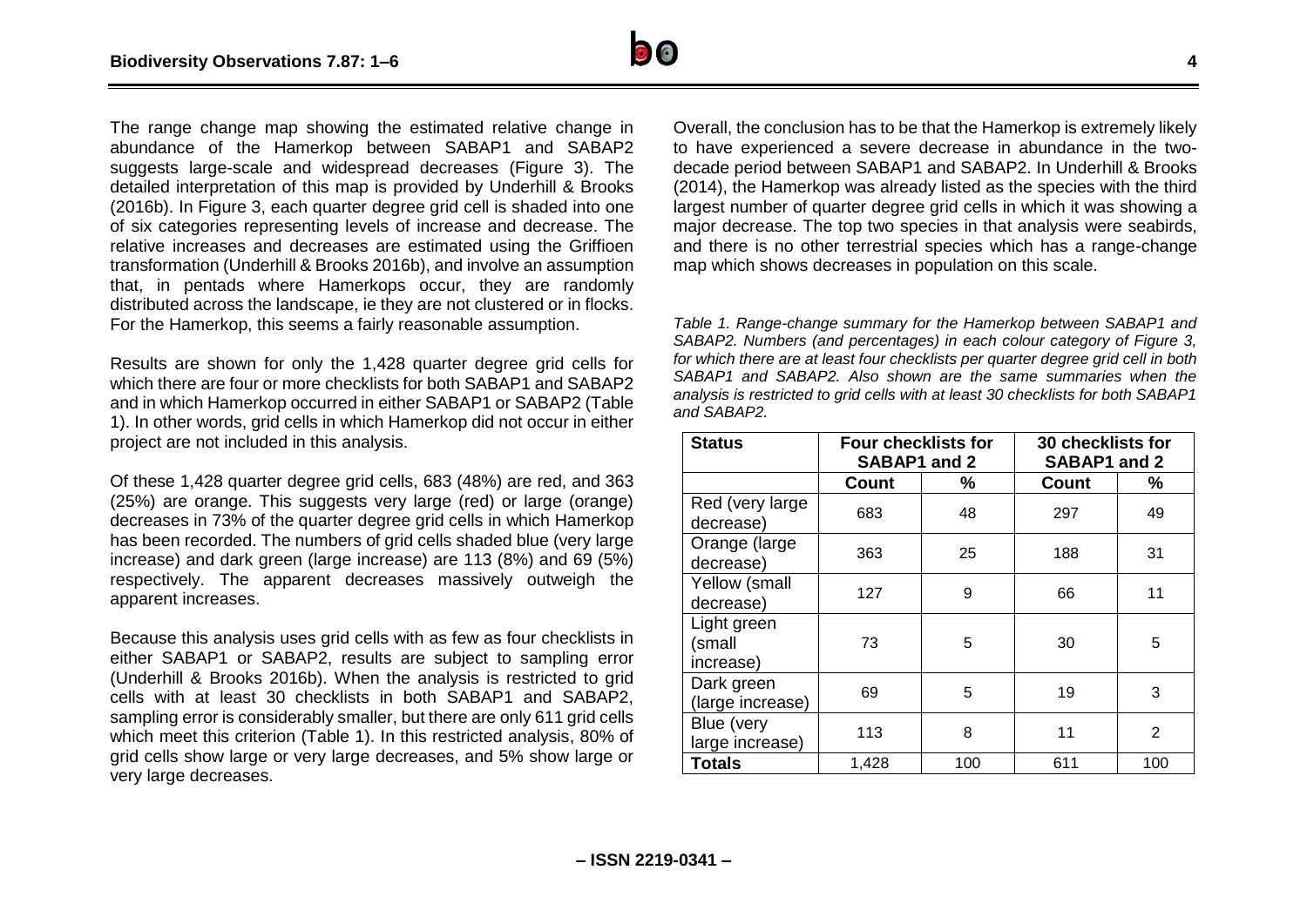

*Figure 4. The distribution of the Common Platanna* Xenopus laevis *in South Africa, Lesotho and Swaziland. The 908 quarter degree grid cells shaded green have records made up to the end of 1996, and the 953 grid cells shaded*  with red circles have records made after the beginning of 1997; this cutpoint *was chosen because it splits the records into two groups as evenly as possible. There are suggestions within this map of a range expansion of this platanna northwestwards into the more arid parts of this region (grid cells with red circles only), and a range contraction away from the coastal plain (grid cells shaded green only). Compare this map with the range of Hamerkop (Figure 2). Note than another member of the genus* Xenopus *occurs in the Kruger National Park and Limpopo Valley, Tropical Platanna* Xenopus muelleri*. This map was downloaded from the FrogMAP section of the ADU Virtual Museum at [http://vmus.adu.org.za](http://vmus.adu.org.za/) on 6 December 2016.*

**– ISSN 2219-0341 –**

The conservation status of the Hamerkop clearly needs reconsideration. The assessment of conservation in the first bird atlas concluded, on the basis of information available at this time: "… on balance, the Hamerkop remains widespread and common, and is currently not of conservation concern" (Anderson 1997). The CWAC report (Taylor et al. 1999) also did not provide a hint of any conservation warnings: "Some of the highest counts come from manmade habitats, which have enabled it to expand its overall range, particularly in arid areas." The main focus on the CWAC project is wetlands, whereas Hamerkops occur mainly along rivers and streams. However, in parts of the Western Cape, Hockey et al. (1989) considered that "numbers have decreased appreciably in the last 30– 40 years [ie since the 1950s], possibly due to nests being taken over by Egyptian Geese *Alopochen aegyptiacus* in areas where the two species co-occur."

Siegfried (1975) considered the Hamerkop a specialist feeder on frogs of the genus *Xenopus*, the platannas, "a resource which is widely yet sparsely distributed spatially." He pointed out that the distributions of Hamerkops and *Xenopus* were "broadly similar", a relationship which is not particularly strongly supported by a comparison of Figures 2 and 4.

A full investigation of the abundance of the Hamerkop should be undertaken, as well as trends in its abundance. We recommend an assessment of the impact of Egyptian Geese on nest sites. We also need to examine how dependent Hamerkops are on frogs of the genus *Xenopus* as a food resource (Siegfried 1975), and to understand how the distribution and abundance of these frogs has been modified. Finally, a consideration of the full spectrum of threats faced by the Hamerskop is needed.